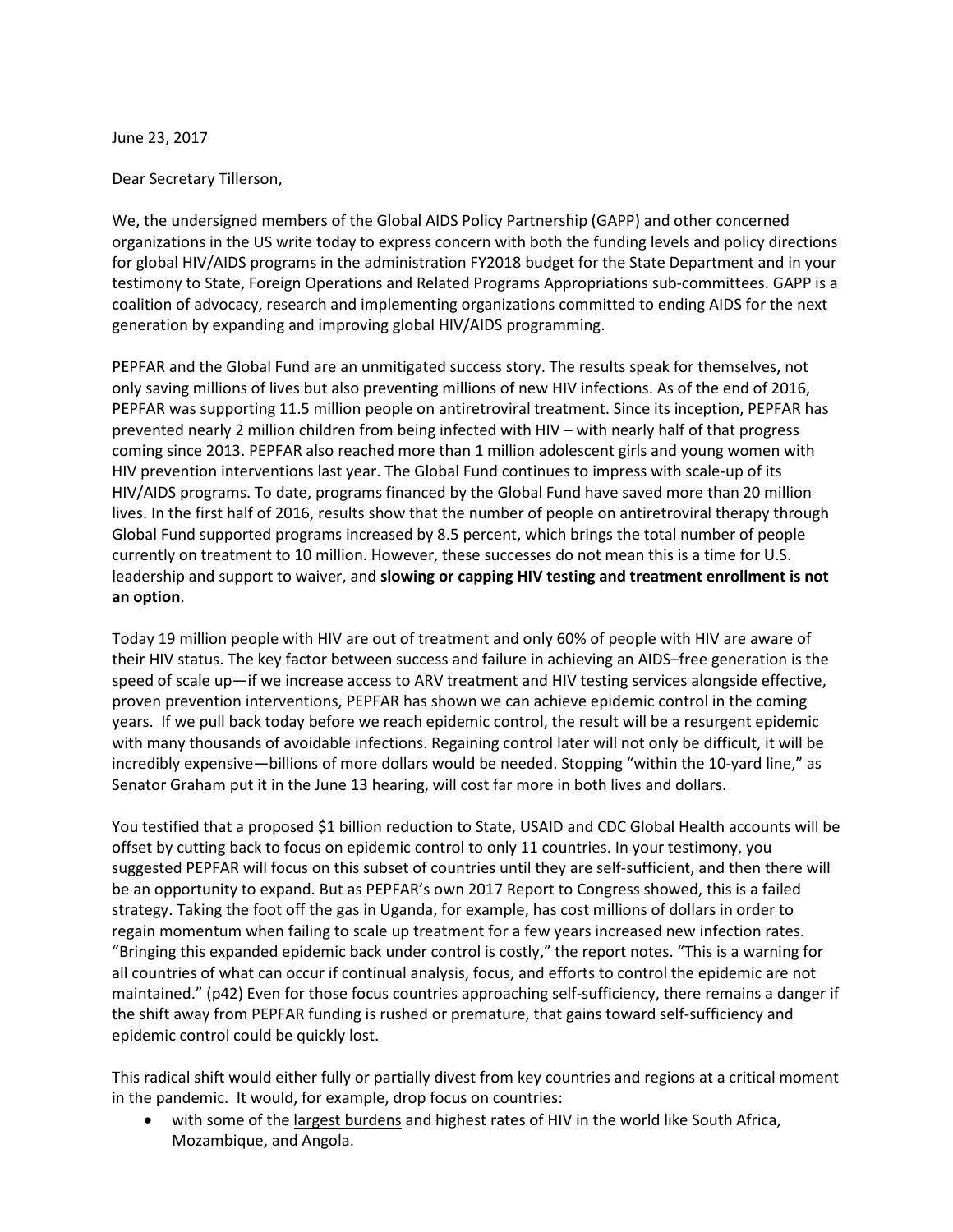- most urgently in need like South Sudan where just 4% of children with HIV have treatment but where PEPFAR is making a huge difference.
- with challenged governments like Nigeria and Angola, punishing more than half of people living with HIV who do not yet have treatment for their governments' failures.
- among the 25 poorest in the world from Ethiopia to Mozambique to South Sudan.
- among our neighbors in the Caribbean and Central America, where stigma is a huge problem and PEPFAR funds are needed to assist in the important inclusion of key communities.
- recovering from conflict like the Democratic Republic of Congo, where just 34% of people living with HIV have access to treatment.

US-funded global HIV/AIDS programs reach far beyond HIV care by strengthening health infrastructure, preventing new infections, ensuring partner countries are equipped to respond to a range of health challenges and threats, and have shown a consistent and ever more efficient return on investment. A \$1 billion cut and policy of treatment caps would not only cost a million more lives, but would squander decades of investment and make an end to AIDS impossible. We urge you to instead pursue a winning strategy to expand prevention and treatment to the levels needed to end AIDS as an epidemic.

Sincerely,

African American Health Alliance AIDS Project of Los Angeles Health AIDS Alliance for Women, Infants, Children, Youth & Families AIDS Research Consortium of Atlanta American Jewish World Service amfAR Association of Nurses in AIDS Care AVAC Center for Health and Gender Equity Congregation Bet Haverim, Rabbi Joshua Lesser Council for Global Equality DC Fights Back Elizabeth Glaser Pediatric AIDS Foundation Friends of the Global Fight Global Network of Black People working in HIV Greater New York Labor-Religion Coalition, Rabbi Michael Feinberg Harm Reduction Coalition Health Global Access Project HIV Medicine Association Housing Works Howard Brown Health Center IMA World Health Infectious Diseases Society of America International AIDS Vaccine Initiative International Partnership for Microbicides John Snow Inc. Los Angeles LGBT Center MSMGF (the Global Forum on MSM & HIV) NASTAD National Black Justice Coalition National Black Leadership Commission on AIDS, Inc. National LGBTQ Task Force Action Fund National Minority AIDS Coalition